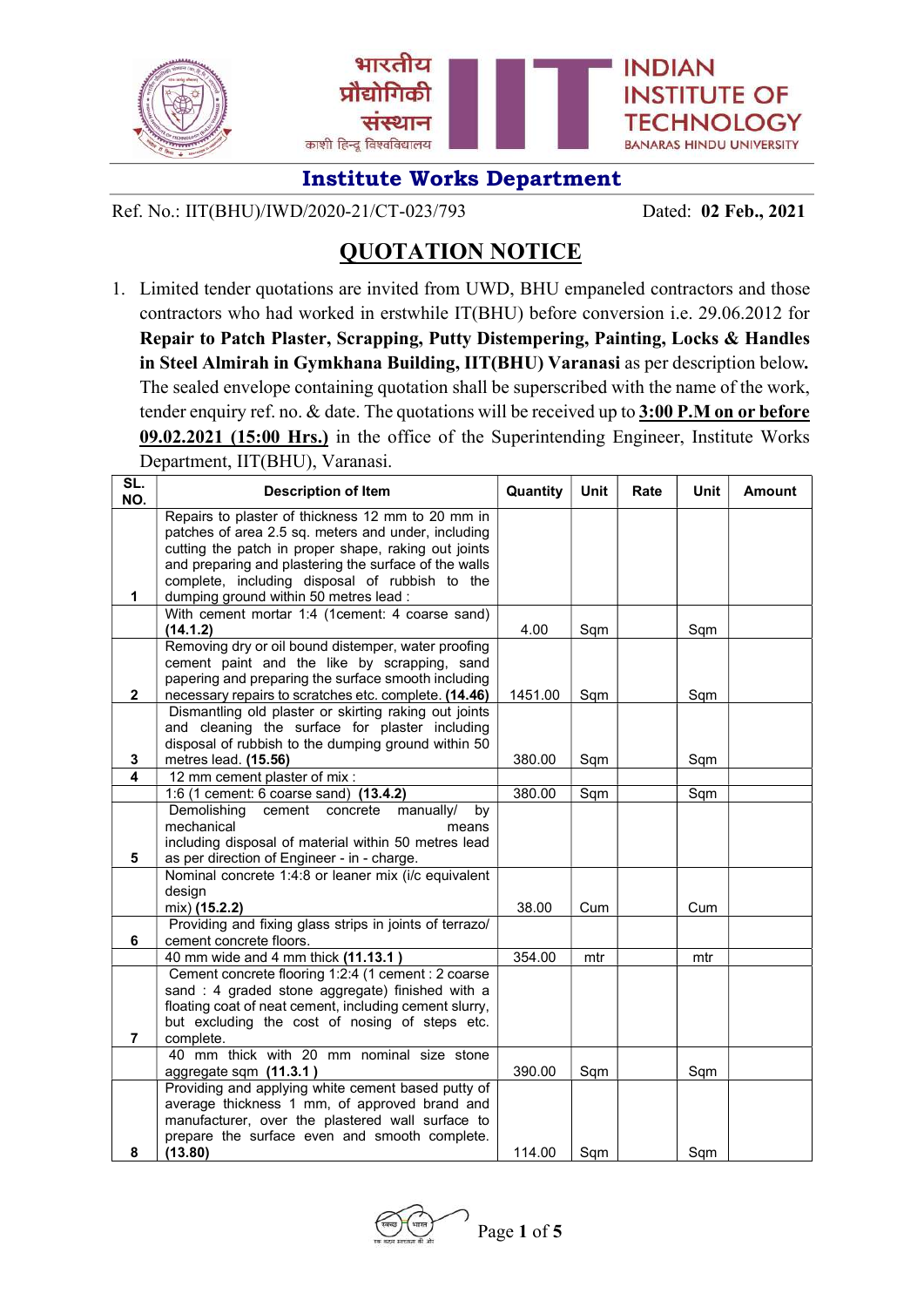



|                 | Distempering with oil bound washable distemper of    |         |            |      |  |  |
|-----------------|------------------------------------------------------|---------|------------|------|--|--|
|                 | approved brand and manufacture to give an even       |         |            |      |  |  |
| 9               | shade:                                               |         |            |      |  |  |
|                 | New work (two or more coats) over and including      |         |            |      |  |  |
|                 | water tinnable priming coat with cement primer       |         |            |      |  |  |
|                 | (13.41.1)                                            | 1451.00 | Sqm        | Sqm  |  |  |
|                 | Painting with synthetic enamel paint of approved     |         |            |      |  |  |
| 10              | brand and manufacture to give an even shade :        |         |            |      |  |  |
|                 | Two or more coats on new work (13.61.1)              | 559.00  | Sqm        | Sqm  |  |  |
| 11              | Providing and fixing aluminium handles, ISI marked,  |         |            |      |  |  |
|                 | anodised (anodic coating not less than grade AC 10   |         |            |      |  |  |
|                 | as per IS : 1868) transparent or dyed to required    |         |            |      |  |  |
|                 | colour or shade, with necessary screws etc. complete |         |            |      |  |  |
|                 |                                                      |         |            |      |  |  |
|                 | $125 \text{ mm}$ (9.100.1)                           | 40      | <b>Nos</b> | Each |  |  |
| 12 <sup>1</sup> | Providing and fixing 100mm brass locks (best make    |         |            |      |  |  |
|                 | of approved quality) for aluminium doors including   |         |            |      |  |  |
|                 | necessary cutting and making good etc. complete.     |         |            |      |  |  |
|                 | (21.13)                                              | 20      | <b>Nos</b> | Each |  |  |
|                 | Distempering with oil bound washable distemper of    |         |            |      |  |  |
|                 | approved brand and manufacture to give an even       |         |            |      |  |  |
| 13              | shade:                                               |         |            |      |  |  |
|                 | old work (one or more coats) (14.45.1)               | 806.00  | Sqm        | Sqm  |  |  |
| Total           |                                                      |         |            |      |  |  |

- 2. The bidders should submit self certified order copies of similar type of construction works executed during last three financial years alongwith self certified copies of satisfactory work completion certificates.
- 3. Those bidders who have already executed similar type of works in IWD, IIT(BHU) need not submit satisfactory work completion certificates. They should submit only the self certified copies of earlier work orders.
- 4. The amount of similar work order executed during preceding last three financial years should be at least:
- (i) 1 order of 80% of estimated cost of this work.

#### OR

(ii) 2 order of 60% of estimated cost of this work.

### OR

- (iii) 3 order of 40% of estimated cost of this work.
- 5. (a) Intending bidder should have average annual financial turnover of at least 30% of the estimated cost of this works during preceding last three financial years. Self-certified photocopies of certificate from CA to be submitted with bid.

 (b) Should not have incurred any loss in more than three years during the preceding three financial years ending 31<sup>st</sup> March, 2020. Self-Certified photocopy of certificate from CA to be submitted alongwith last three years Profit & Loss Account to be submitted with bid.

 (c) Should have a solvency certificate of 40% of the estimated cost issued by Bank during the last six months. Certified copy of original solvency certificate to be submitted with

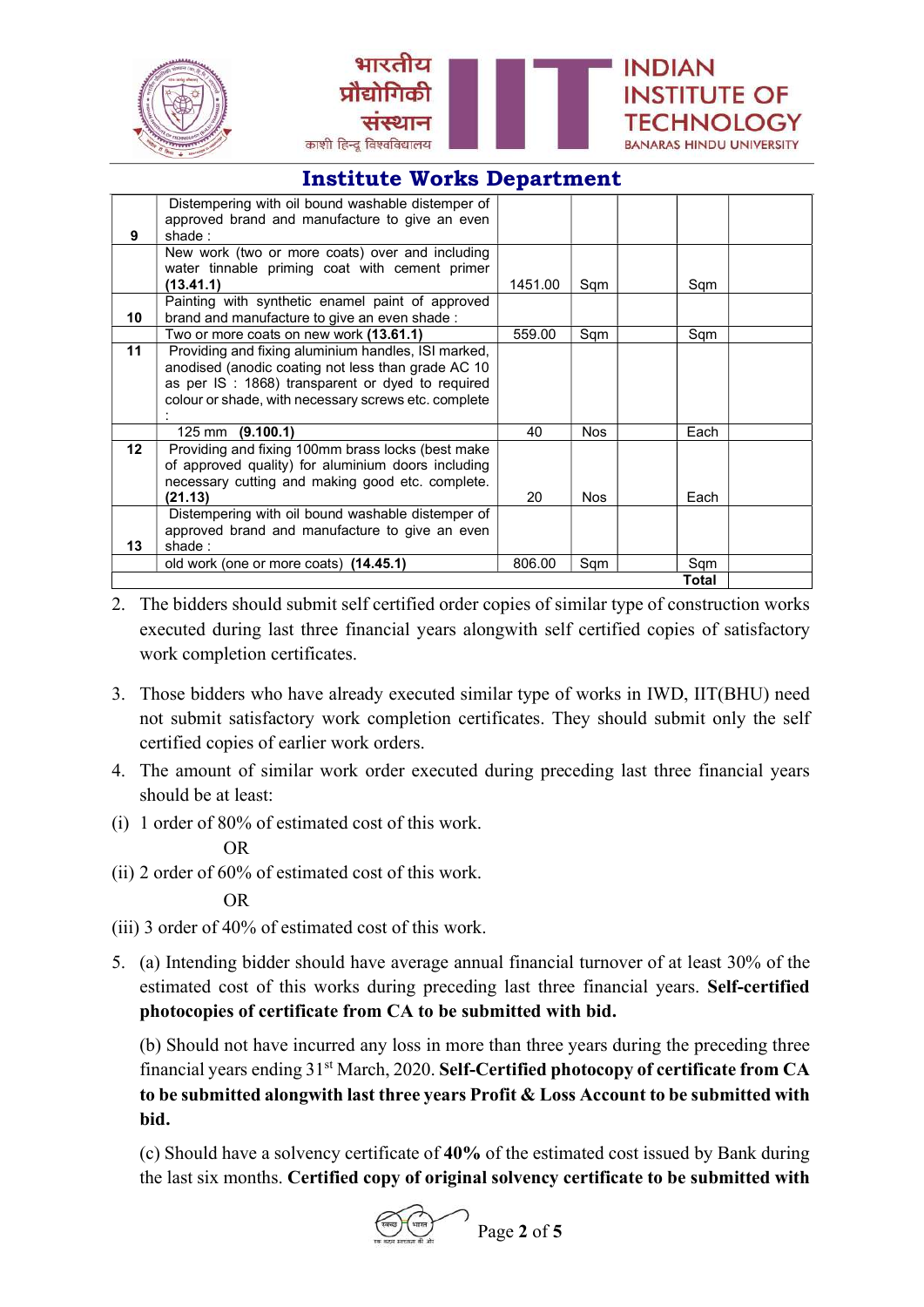

#### bid.

- 6. Any bid submitted without the above-mentioned documents in support of criteria laid down from Sl. No. 2 to 5 above shall be treated as unresponsive and may not be considered for further evaluation by the tender opening committee.
- 7. The quotation forms complete in all aspects along with all required documents should be submitted in sealed envelope along with **tender fee of Rs. 500.00 + Rs. 90.00 (GST**  $\omega$ )  $18\%$ ) = Rs. 590.00 in the form of demand draft drawn in favour of the Registrar, IIT (BHU), payable at Varanasi.
- 8. The estimated cost of this work is Rs. 4,98,438.00. The Earnest Money Deposit of Rs. 12,500.00 shall be submitted in the form of FDR or DD in favour of the Registrar, IIT(BHU), payable at Varanasi. The EMD of successful bidder will be retained until the completion of work and shall be returned after the payment of final bill & deduction of security deposit. The EMD of unsuccessful bidders shall be returned after the final award of work.
- 9. In case of tie between two or more bidders at L-1 price, all L-1 bidders shall be asked to resubmit their bids in sealed envelope with the objective to break the tie to obtained a single L-1 bidder.
- 10. The works will be executed on Agreement/work order basis.
- 11. Institute reserves the right to reject any quotation or all quotation without prejudice, prior notice, or any explanation/justification.
- 12. If a quotation is submitted without mentioning explicit rate of each item, quotation will not be considered for further processing.
- 13. Quotation(s), if not duly signed by the contractor or his legally authorized partner, if any, will be considered invalid.
- 14. Security deposit  $\omega$ 5% shall be deducted from each bill. The security deposit of 5% deducted from all the bills will be refunded after completion of the defect liability period, i.e., 05 years from the date of payment of final bill and confirmation of no defect from IWD engineering wing. The date of work completion will be counted as the date of payment of final bill.

A retention amount of  $\omega$  10% of the gross amount of the bill shall be deducted from each running bill of the bidder till the sum along with sum already deposited as earnest money, will amount to Security Deposit of 5% of the tender value of the work.

- 15. 1% water tax will be deducted from each bill, wherever applicable.
- 16. Electricity charge will be deducted as per the actual consumption.



Page 3 of 5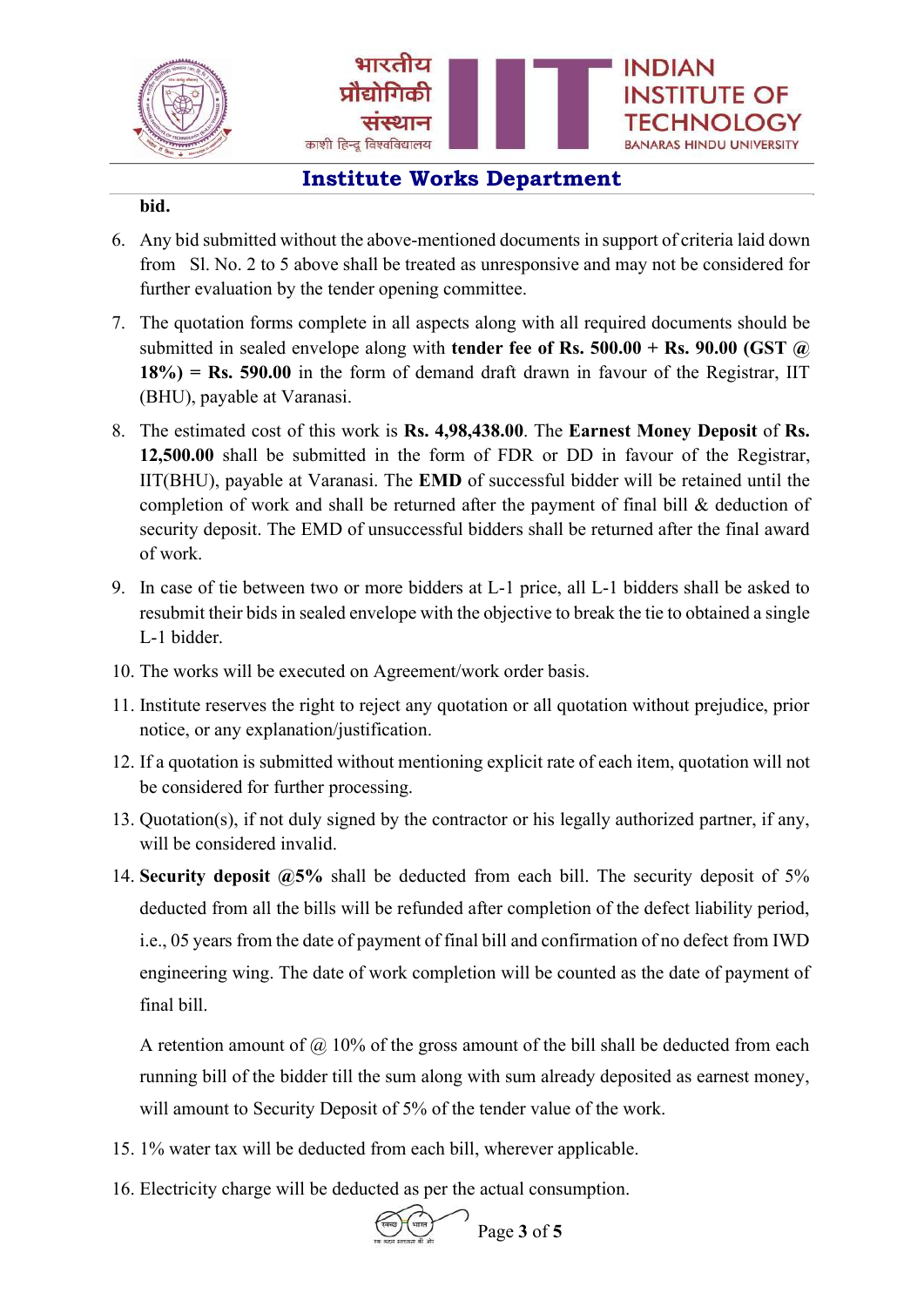

- 17. 2% Income Tax and other applicable taxes such as GST etc. shall be deducted as per applicable Govt. rules.
- 18. Amount and quantity variation: Quantity may vary as per actual work execution/site requirement/end user suggested changes during execution but the final bill value shall not exceed more than 5% of order value.
- 19. Work completion period: Within 30 days from the issue of the work order/date of agreement. A period of 03 days will be added to the allocated period for the completion of this work.
- 20. Late work completion penalty: If work is not completed within the given time, penalty will be deducted as per institute norms. It will be implemented in verbatim with no excuse to be entertained for whatsoever be the reason.
- 21. Any damage caused to the building shall have to be made good by contractor at no extra cost & without any delay.
- 22. Site must be cleared, and made neat and clean. Any waste material resulted out of the work execution must be disposed of to the specified location identified by the Assistant Engineer, IWD. If not, 1% extra charges shall be deducted from the bill to dispose of the malba.
- 23. Duly completed tender document alongwith Quotation form, tender fee & E.M.D. should be sealed in one envelope, which is superscribed with Name of work, Tender Reference No. & date submitted on or before the last date & time as mentioned at S. No. 1 above.
- 24. The empty containers of paint/adhesive/chemicals etc. used in the work are to be returned to the custody of Assistant Engineer, IWD.
- 25. The bids submitted after the last date  $\&$  time will not be considered for opening. The bids received within the last date & time will be opened on 09.02.2021 (16:00 Hrs.) in the office of Institute Works Department, IIT(BHU), Varanasi.

Sd-Superintending Engineer IWD, IIT(BHU), Varanasi